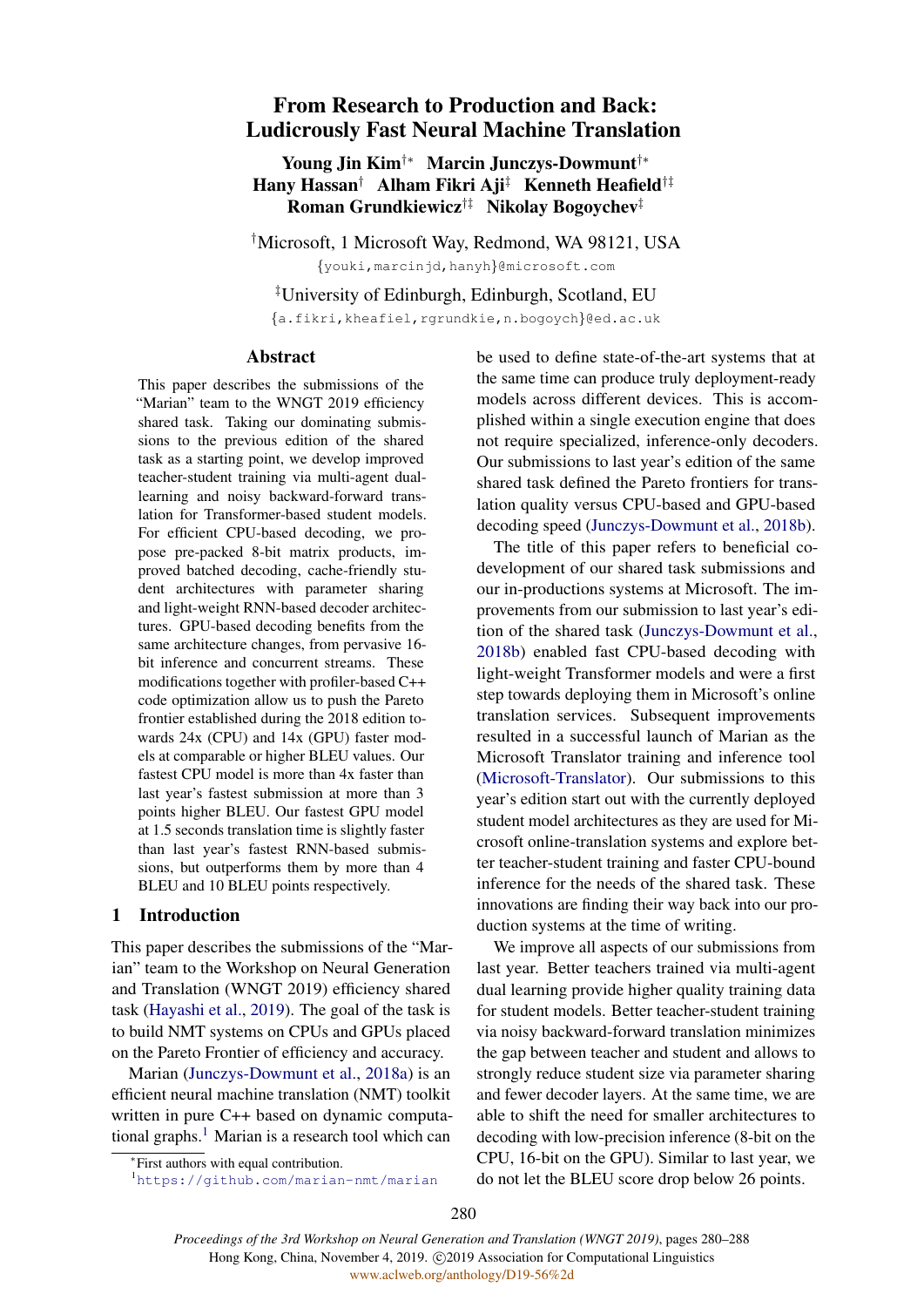### 2 Better teacher-student training

Extending our submission from last year [\(Junczys-](#page-8-2)[Dowmunt et al.,](#page-8-2) [2018b\)](#page-8-2), we train four forward (ende) and four inverse (de-en) teacher models according to the Transformer-big configuration (model size 1024, filter size 4096, 6 blocks, file size 813 MiB) from [Vaswani et al.](#page-8-4) [\(2017\)](#page-8-4). We think of a teacher as the set of all models that have been used to create the artificial training data.

Unless stated differently, our student is a single model that follows the Transformer-base configuration (model size 512, filter size 2048, 6 blocks) with modifications. See Section [3](#page-2-0) for details. For all models, we use the same vocabulary of 32,000 subwords, computed with SentencePiece [\(Kudo](#page-8-5) [and Richardson,](#page-8-5) [2018\)](#page-8-5). The training data is provided by the shared task organizers and restricted to about 4 Million sentences from the WMT news translation task for English-German. Use of other data is not permitted.

We again implement the interpolated sequencelevel knowledge distillation method proposed by [Kim and Rush](#page-8-6) [\(2016\)](#page-8-6): The teacher ensemble is used to forward-translate the training data and collect 8-best lists for each sentence. Choosing the best translation for each sentence based on sentence-level BLEU compared to the original target, we create a synthetic target data. The student is trained on the original source and this synthetic forward translated target.

Table [1](#page-1-0) contains BLEU scores of the teacher ensemble (T) and a student model distilled from this teacher (Student  $\leftarrow$  T). The gap is 2.4 BLEU.

### 2.1 Knowledge distillation with noisy backward-forward translation

In our experience, student training benefits from forward-translated data that was not seen during teacher training. Since we do not have access to additional monolingual source data, we generate noisy back-translated sentences [\(Edunov et al.,](#page-8-7) [2018\)](#page-8-7), one set per inverse teacher model. Noisy sentences are generated by sampling from the output softmax distribution via added Gumbel noise. We then use the forward (en-de) teacher ensemble to translate the sampled English sentences into German and choose the best output from the 8-best list measured against the original target. This increases the training corpus 5-fold. Training on this new data reduces the gap to the teacher to 1.3 BLEU; a single teacher model is only 0.4 BLEU better.

<span id="page-1-0"></span>

| System                                           | <b>BLEU</b> |
|--------------------------------------------------|-------------|
| Teacher $(T)$                                    | 28.9        |
| Single teacher model                             | 28.0        |
| Student without teacher                          | 25.9        |
| Student $\leftarrow$ T                           | 26.5        |
| Student $\leftarrow$ T with $4 \times$ NBFT      | 27.6        |
| Teacher with MADL (T-MADL)                       | 29.8        |
| Single teacher model                             | 29.2        |
| $Student \leftarrow T\text{-}MADI$ .             | 26.9        |
| Student $\leftarrow$ T-MADL with $4 \times$ NBFT | 28.3        |

Table 1: Effects of noisy backward-forward translation (NBFT) and Multi-Agent Dual Learning on teacherstudent training (newstest2014)

It seems unusual to feed our student with degraded training data, but the goal is to closely mimic the teacher. Since the forward translations are correct outputs of the teacher over noised inputs, the space of probed translations that would not be available to the student otherwise is increased. The role of choosing the best translation from the 8-best list should be investigated in the future.

### 2.2 Multi-Agent Dual Learning

Apart from closing the gap between teacher and student, we can try to improve the teacher and hope the student follows. We adapt Multi-Agent Dual Learning (MADL) by [Wang et al.](#page-8-8) [\(2019\)](#page-8-8) for this purpose. MADL requires additional monolingual data which we cannot supply. Instead, using the teacher-ensembles for each direction, we generate synthetic German and English corpora from the training data (without noise). We again select the best translations from the generated 8-best lists and join (original English - original German), (original English - synthetic German) and (synthetic English - original German) data sets into new training data for four new teacher models.

Individual teacher models improve by about 1.2 BLEU and an ensemble of four new teachers by 0.9 BLEU (Table [1\)](#page-1-0). We repeat the interpolated knowledge-distillation procedure with the new teacher. The student model  $(T \leftarrow T\text{-MADL})$ improves only slightly when trained without the noisy input data (+0.4 BLEU), but by a large margin with noisy forward-backward translation. The gap between the new teacher and its student remains at 1.5 BLEU, but a student outperforms a single teacher without MADL (28.3 vs 28.0).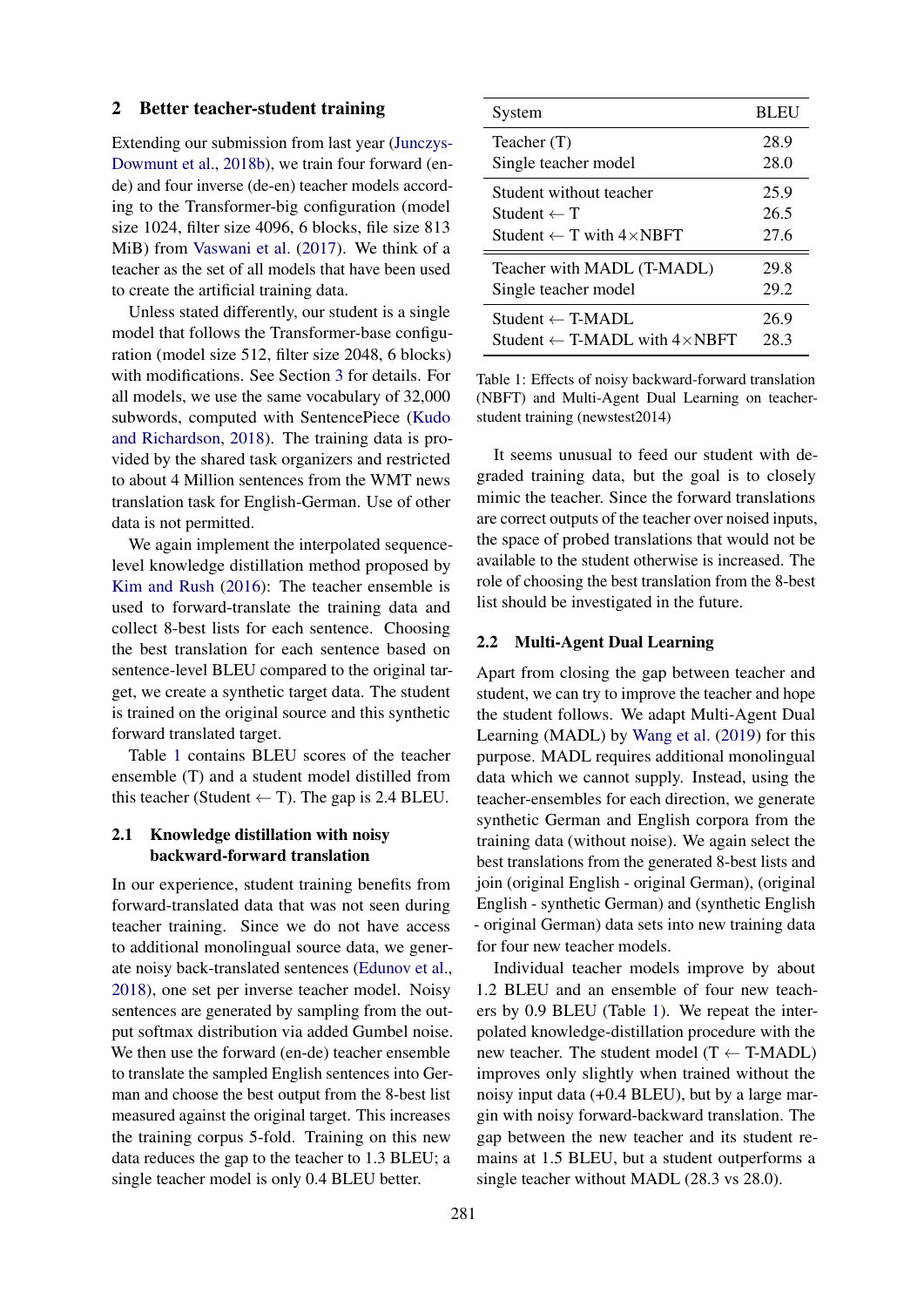<span id="page-2-1"></span>

(a) Performance on a single CPU core and thread for newstest2014 on AWS m5.large, dedicated instance



(b) Performance on a NVidia Volta 100 GPU for newstest2014 on AWS p3.x2large

Figure 1: BLEU scores versus words per second with different student architectures and optimizations on CPU and GPU. Results left of the dotted black line are for different architectures with Marian v1.7 as it was released before the shared task. Results right of the dotted black line are recently implemented runtime optimizations applied to "SSRU-Tied". These optimizations will be available with Marian v1.9.

### <span id="page-2-0"></span>3 Faster student architectures

As mentioned before, our student architecture is a variant of the Transformer-base configuration from [Vaswani et al.](#page-8-4) [\(2017\)](#page-8-4) with a model size of 512, filter size of 2048 and six blocks of layers in encoder and decoder. Our encoder is always a Transformer encoder with self-attention, our decoder differs in choice of auto-regression mechanisms and parameter tying. In this section, we do not change dimensions or number of blocks. Other dimensions and model depths are discussed in Section [6.](#page-5-0)

Figure [1](#page-2-1) provides an overview about the evolution of student architectures explored for the previous shared task, as Microsoft in-production models

and as candidate submissions for the current edition of the shared task. All student variants have been trained with the best teacher-student procedure from the previous section; the example model used there was SSRU-Tied (bold in Figure. [1\)](#page-2-1) which is also the Microsoft Translator in-production model.

We discuss the influence of self-regression mechanisms in Section [3.1](#page-3-0) and parameter tying in Section [3.2.](#page-3-1) Architecture-indepedent but devicespecific optimizations for the CPU are detailed in Section [4](#page-4-0) and for the GPU in Section [5.](#page-5-1) More general optimizations are outlined in Section [4.2.](#page-4-1) Performance has been measured with Marian v1.7, measurements are self-reported by Marian.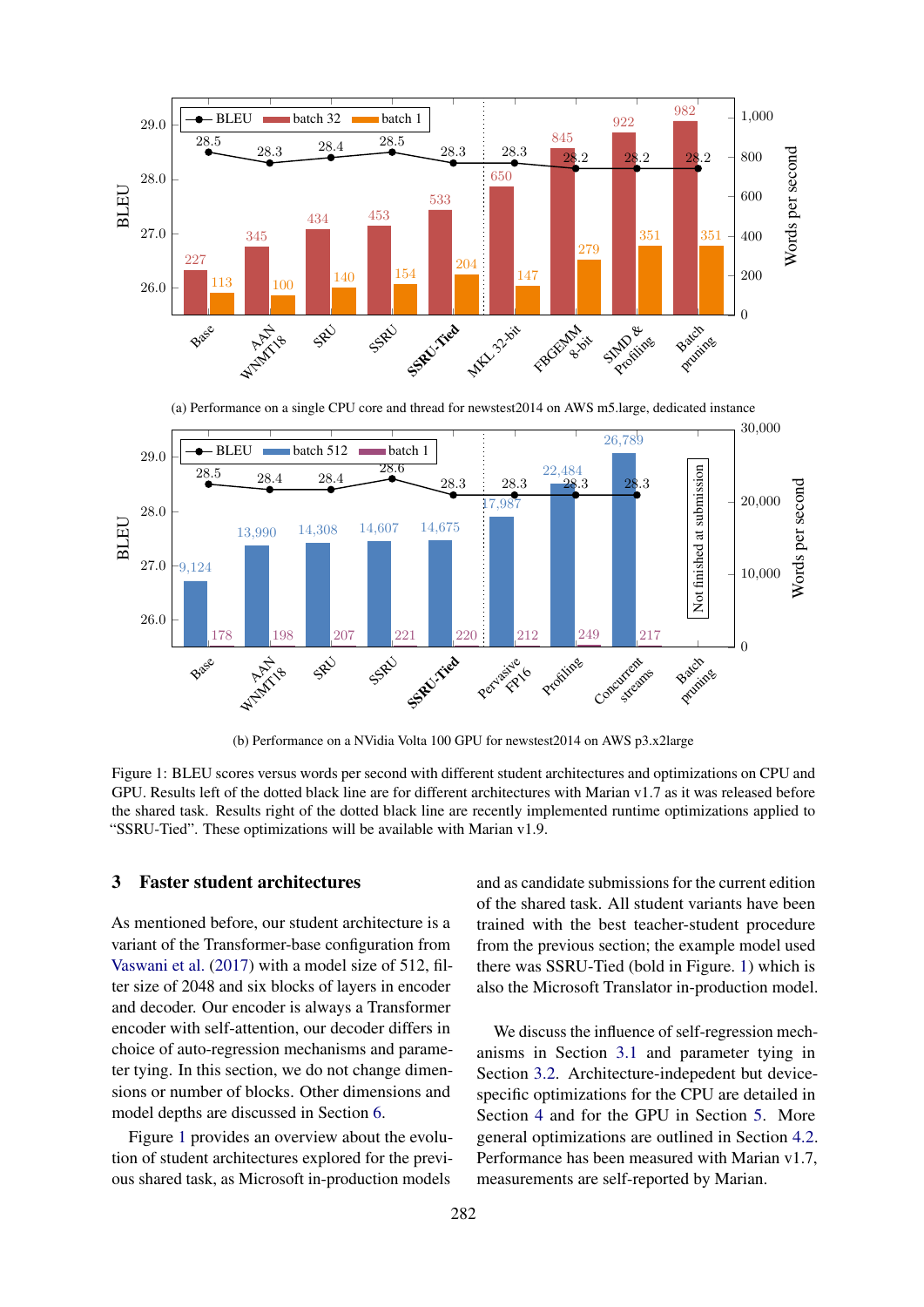#### <span id="page-3-0"></span>3.1 SSRU instead of self-attention or AAN

In previous work [\(Junczys-Dowmunt et al.,](#page-8-2) [2018b\)](#page-8-2) and later experiments, we found that replacing the self-attention mechanims in Transformer decoders with an Average Attention Network [\(Zhang et al.,](#page-8-9) [2018\)](#page-8-9) or modern RNN variants does not affect student quality while resulting in faster decoding on GPU and CPU. This is mainly caused by reducing the decoder complexity from  $O(n^2)$  to  $O(n)$  over the number of output tokens  $n$ . In Figure [1](#page-2-1) we see how switching from a vanilla Transformer-base variant to a student with AAN improves speed on both devices, but more so on the GPU.

While we had good results for AANs in [Junczys-](#page-8-2)[Dowmunt et al.](#page-8-2) [\(2018b\)](#page-8-2), we feel somewhat uneasy about the flat element-wise average used to accumulate over inputs. RNNs share the linear computational complexity of the AAN over input size during decoding<sup>[2](#page-3-2)</sup>, but can learn a more complex accumulation function. A particularly interesting RNN variant is the SRU (Simple Recurrent Unit) proposed earlier than AANs by [Lei et al.](#page-8-10)  $(2017)^3$  $(2017)^3$  $(2017)^3$ . This RNN variant has no matrix multiplication in its recurrent step and is (at decode-time) surprisingly similar to the AAN if we think of the forgetgate as an adaptive exponential average:

$$
\begin{array}{rcl}\n\mathbf{f}_t &=& \sigma(\mathbf{W}_t \mathbf{x}_t + \mathbf{b}_f) \\
\mathbf{r}_t &=& \sigma(\mathbf{W}_r \mathbf{x}_t + \mathbf{b}_r) \\
\mathbf{c}_t &=& \mathbf{f}_t \odot \mathbf{c}_{t-1} + (1 - \mathbf{f}_t) \odot \mathbf{W} \mathbf{x}_t \\
\mathbf{h}_t &=& \mathbf{r}_t \odot \tanh(\mathbf{c}_t) + (1 - \mathbf{r}_t) \odot \mathbf{x}_t\n\end{array}
$$

where the cell-state  $c_{t-1}$  is elementwiseinterpolated via forget-gate  $f_t$  with its transformed input  $\tilde{\mathbf{x}}_t$  to form the new cell-state  $\mathbf{c}_t$ . The original formulation adds an output reset-gate  $r_t$  to act as a learnable skip connection for the input  $x_t$  and  $tanh(\mathbf{c}_t)$ .

In the Transformer, every block  $g(\cdot)$  is followed by an additive skip connection and a layernormalization operation [\(Ba et al.,](#page-8-11) [2016\)](#page-8-11):

$$
\mathbf{h}_t = \boldsymbol{\alpha} \odot \mathrm{LN}(g(\mathbf{x}_t) + \mathbf{x}_t) + \boldsymbol{\beta}
$$

where  $\alpha$  and  $\beta$  are trainable scale and bias vectors.

Given that this construction fulfills a similar role to the reset-gate in the original SRU formulation, we drop the reset-gate  $r_t$  and replace the tanh non-linearity with a ReLU operation<sup>[4](#page-3-4)</sup> to arrive at our Simpler Simple Recurrent Unit (SSRU):

$$
\begin{aligned}\n\mathbf{f}_t &= \sigma(\mathbf{W}_t \mathbf{x}_t + \mathbf{b}_f) \\
\mathbf{c}_t &= \mathbf{f}_t \odot \mathbf{c}_{t-1} + (1 - \mathbf{f}_t) \odot \mathbf{W} \mathbf{x}_t \\
\mathbf{h}_t &= \alpha \odot \text{LN}(\text{ReLU}(\mathbf{c}_t) + \mathbf{x}_t) + \beta\n\end{aligned}
$$

which replaces the self-attention block in the transformer decoder. This variant saves another matrix multiplication and does not seem to suffer from any performance degradation for student models<sup>[5](#page-3-5)</sup> compared to self-attention, AANs, traditional RNN variants, or the original SRU. In Figure [1a](#page-2-1) we can see how switching from Base to AAN to SRU and finally to SSRU does not affect BLEU much (within 0.2 per cent) and is actually highest for the SSRU. Speed on CPU increases significantly, both for batch size 32 and 1. On the GPU (Figure [1b\)](#page-2-1) there are small improvements.

### <span id="page-3-1"></span>3.2 Tied decoder layers

Work on the Universal Transformer [\(Dehghani](#page-8-13) [et al.,](#page-8-13) [2019\)](#page-8-13) has shown the effectiveness of depthwise recurrence in Transformer models — i.e. the same parameters are being reused for every corresponding layer across Transformer blocks without quality loss. This is remarkable by itself, but there is also a potential for efficient CPU-bound computations. Although the repeated application of the same parameter set across different layers does not reduce the total number of floating point op-erations<sup>[6](#page-3-6)</sup> that need to be performed compared to using different parameters per layer, it reduces the parameter size of the decoder layers six-fold and improves CPU cache-locality.

We tie all layers in the decoder (not the encoder) and probably manage to keep the entire set of decoder parameters in L2-cache during translation. Moving from SSRU to SSRU-Tied in Figure [1a,](#page-2-1) we see a 1.39x speed up and a small drop of 0.2 BLEU. The GPU is largely unaffected since cachelocality is less of an issue here.

<span id="page-3-2"></span> $2$ AANs parallelize better during training since the average can be computed non-recurrently, however for the small student models the increase in training time is negligible.

<span id="page-3-3"></span> $3$ We are describing the SRU based on V1 of the preprint on Arxiv from September 2017. Subsequent updates and publications seem to have changed the implementation, resulting in more complex variants, e.g. [Lei et al.](#page-8-12) [\(2018\)](#page-8-12). We implemented the SRU at time of publication of V1 and missed the updates, but our variant seems to work just fine.

<span id="page-3-5"></span><span id="page-3-4"></span><sup>&</sup>lt;sup>4</sup>The transformer uses ReLU non-linearities everywhere. <sup>5</sup>It seems however that student-sized models trained from

scratch behave worse when using either SRU or SSRU compared to all the alternatives. There is however no difference between the SRU and SSRU which seems to confirm that the reset-gate  $r_t$  can be dropped when the additive skipconnection is already present.

<span id="page-3-6"></span><sup>&</sup>lt;sup>6</sup>It does when projections of the encoder into decoder space for purpose of applying cross-attention can be cached.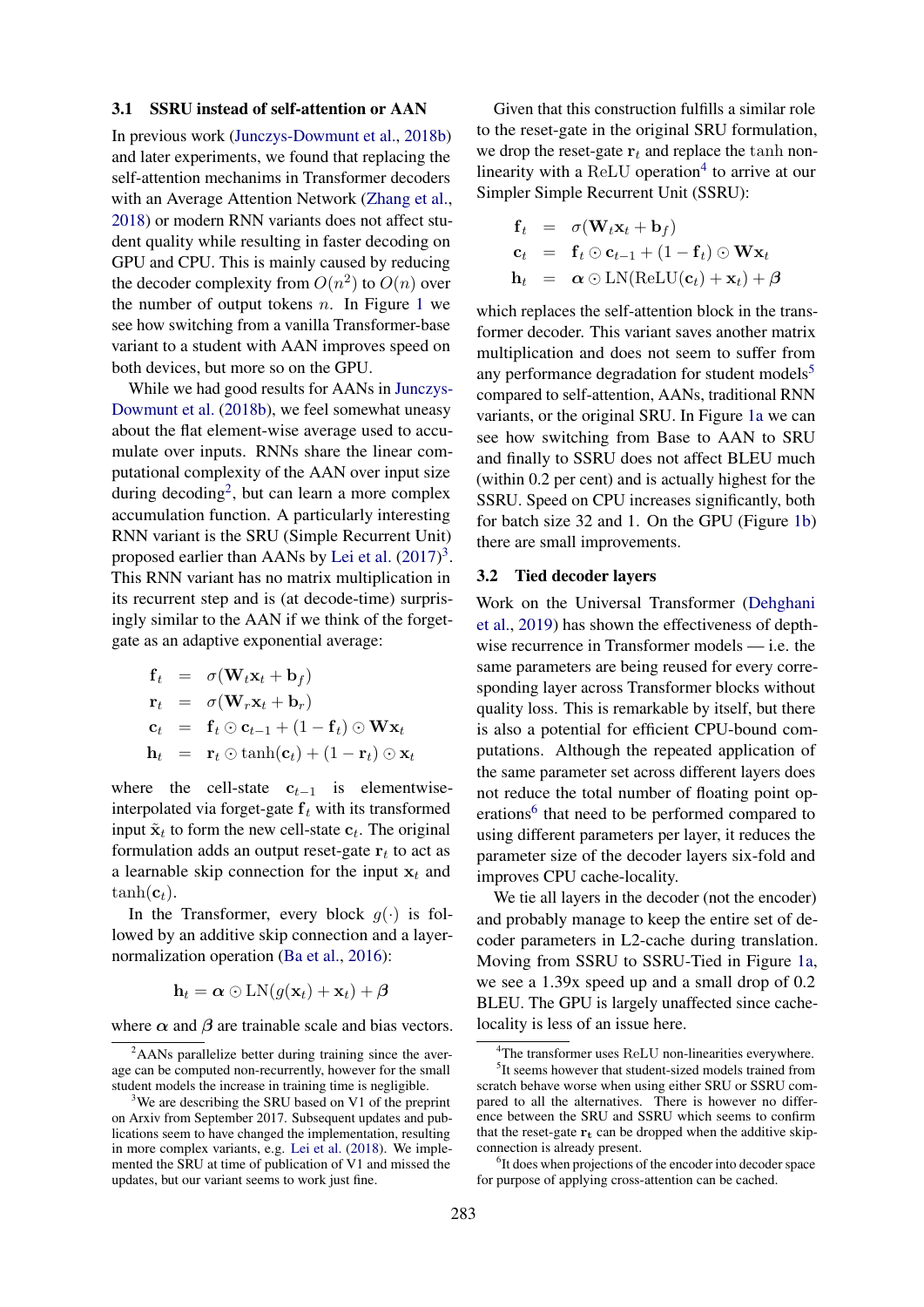<span id="page-4-2"></span>

| Optimization     | Batch 1    | Batch 32   |
|------------------|------------|------------|
| mixed 32/16-bit  | 1.38(1.00) | 0.82(1.00) |
| 8-bit FBGEMM     | 1.89(1.36) | 1.30(1.58) |
| SIMD & Profiling | 2.39(1.72) | 1.42(1.73) |
| Batch pruning    | 2.39(1.72) | 1.51(1.84) |

Table 2: Relative speed-up for new CPU-bound optimizations compared to float32 MKL baseline and WNMT2018 mixed precision inference (in parentheses) for same SSRU-Tied student model.

### <span id="page-4-0"></span>4 Optimizing for the CPU

All CPU-bound results in Figure [1a](#page-2-1) have been computed with a setup from our WNMT2018 submission [\(Junczys-Dowmunt et al.,](#page-8-2) [2018b\)](#page-8-2). On batchlevel, a shortlist selects the 75 most common target words and up to 75 most probable translations per input-batch word. This set of words is used to create an output vocabulary matrix over a couple of hundred words instead of 32,000 which reduces the computational load with no loss in quality (compare with GPU-bound BLEU scores in Figure [1b\)](#page-2-1).

For systems left of the dotted black line, matrix multiplication is executed with mixed 32-bit (Intel's MKL library) and 16-bit (own implementation based on [Devlin](#page-8-14) [\(2017\)](#page-8-14)) kernels. All systems right of the dotted line, are the same model as "SSRU-Tied" without re-training, but executed with different runtime optimizations. In this section we discuss new runtime optimizations which will be available in Marian v1.9.

### 4.1 8-bit matrix multiplication with packing

The AWS m5.large target platform for CPU-bound decoding is equipped with an Intel Xeon Platinum 8175 CPU. This CPU supports 8-bit integer instructions with AVX-512 (Advanced Vector eXtensions-512) which can be used to accelerate deep neural network models [\(Wu et al.,](#page-8-15) [2016;](#page-8-15) [Rodriguez et al.,](#page-8-16) [2018;](#page-8-16) [Bhandare et al.,](#page-8-17) [2019\)](#page-8-17). With the open source [FBGEMM](#page-8-18) library, we integrated 8-bit quantization and matrix multiplication routines with AVX-512 SIMD instructions into our code.

To fully benefit from the faster computation of matrix products in 8-bit, we chose to pre-quantize and pre-pack all parameter matrices offline, except for the embeddings matrix, then save them to a model file. Activations computed during inference are quantized on-the-fly. Matrix products with the short-listed output layer or with non-parameter matrices are executed in 32-bit with MKL.

Quantization. Among the quantization methods offered by FBGEMM, we see the best results when quantizing each column of the weight matrix separately with different scales and offsets per column which have to be provided to the FBGEMM API.

As reported by [Lin et al.](#page-8-19) [\(2016\)](#page-8-19); [Bhandare et al.](#page-8-17) [\(2019\)](#page-8-17) and confirmed by our own observations, the distribution of floating point values per column in a weight matrix seems to follow a normal distribution. We compute the average  $\bar{x}_i$  and standard deviation  $\sigma_i$  per column j and quantize with saturation into the range  $(\bar{x}_i - 7\sigma_i, \bar{x}_i + 7\sigma_i)$ . We determined the factor 7 empirically, testing BLEU for values from 1 to 10. This prevents outliers in the weight matrix from distorting the resolution of the quantized values. We seem to lose no more than 0.3 BLEU due to quantization for some models, and only 0.1 BLEU for SSRU-Tied in a base configuration. By comparison, when quantizing to minimum-maximum values in columns, we lose up to 4.0 BLEU for certain models. See the FBGEMM blog [\(FBGEMM\)](#page-8-18) for more details on quantization.

Packing. We mentioned in Section [3.2](#page-3-1) how the repeated application of the same parameters across layers helps L2-cache locality. Packing allows us to also benefit from the CPU's L1-cache and vector registers by changing the layout of the input matrices for a GEMM operation. The FBGEMM API explicitly exposes the packing operation as well as matrix multiplication on pre-quantized and pre-packed matrices.

In Table [2](#page-4-2) we see a respectable speed-up against a pure MKL float32 version and our mixed 32/16 bit inference (in parentheses). The speed-up is more impressive in the case of batch-size 1 which is our deployment scenario, but the large batch which we use for the shared task benefits as well.

#### <span id="page-4-1"></span>4.2 Other optimizations

Speed improvements in one part of the code often expose bottlenecks in other places, as these now take up a larger fraction of the time during profiling. We found that element-wise kernels did not vectorize properly and fixed that; we replaced expensive C++ shared-pointers with light-weight non-locking smart-pointers for all small objects and changed the access pattern to model configuration options; we improved our beam-search algorithm to remove finished batch-entries dynamically. The combined speed-up (Table [2\)](#page-4-2) from these optimizations further improves on top of the "fancier" methods.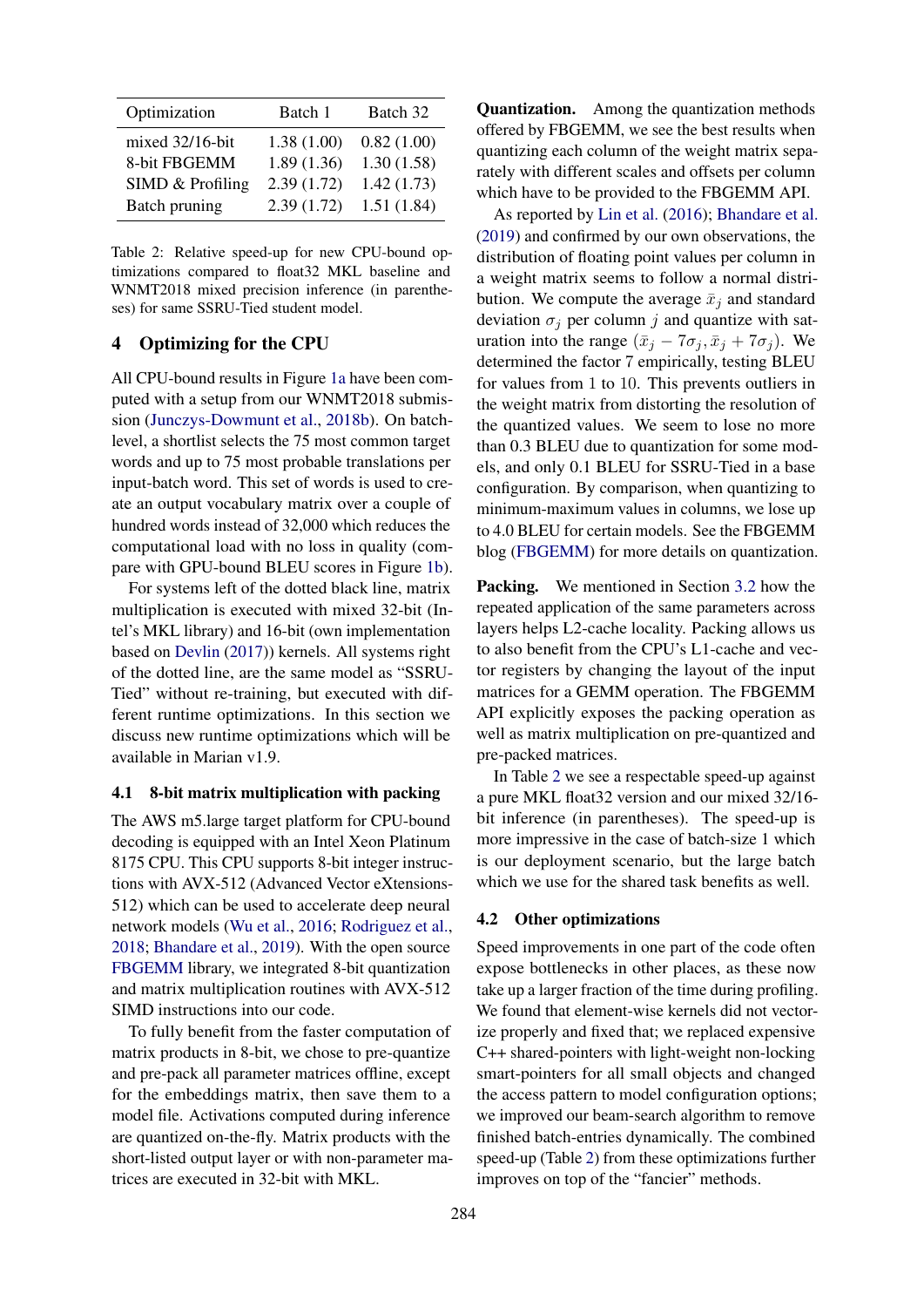### <span id="page-5-1"></span>5 Optimizing for the GPU

We use the same models for our GPU-bound experiments as for CPU decoding. Different than for our experiments on the CPU, we see in Figure [1b](#page-2-1) that the most influential architecture change is the replacement of decoder self-attention with complexity  $O(n^2)$  with any other auto-regressive layer with complexity  $O(n)$ . There are small speed improvements as we move to layers with smaller amounts of FLOPS, but the parallelization inside the GPU nearly hides these changes. As mentioned before, layer-tying barely affects the speed while there was significant improvement on the CPU. We gain a lot more from the model-independent runtime optimizations described next.

Pervasive FP16 inference. On NVidia Volta 100 GPUs with at least CUDA 9.2 it is straightforward to activate FP16 matrix multiplication with very small modifications to the code. All other operations are executed in 32-bit floating point while inputs to the matrix product are rounded on-the-fly. Outputs are accumulated in 32-bit floats. We used this for our GPU submissions last year.

This year we extended Marian to perform pervasive FP16 inference, i.e. parameters are directly stored in 16-bit floats and all operations stay in 16 bit. The matrix product does not need to convert to 16-bit before or to 32-bit after execution. Improvements in speed stem from operations other than the matrix product and from faster memory access and copying. In Figure [1b,](#page-2-1) we see a respectable speed improvement for large batches and no loss in BLEU. Interestingly, there is no speed-up for batch-size 1.

Profiling. GPU decoding also benefits strongly from the profiler-based optimizations mentioned in Section [4.2.](#page-4-1) In a situation where the translation of a full WMT test sets can be performed in one or two second, the time spent during the construction or destruction of millions of book-keeper objects like hypotheses or beams starts to matter a lot. The gain here is larger than for the pervasive FP16 inference. Unfortunately we did not finish the GPU version of the batch-pruning algorithm in time for the sharedtask or this description.[7](#page-5-2) With the large batches we could expect additional improvements.

Concurrent streams. We found that the powerful Volta 100 GPU was not fully saturated even when decoding with large batch sizes. Hence, we send multiple batches at once to the same GPU using two CPU threads. The CUDA scheduler assigns different default streams to each CPU thread and we get similar benefits from streams as if these were assigned explicitly. Going beyond two threads does not seem to help. In the case of decoding with batch size 1 it's actually detrimental. We hypothesize that our GPU decoding is not as efficient as it could be and unnecessarily exchanges information between GPU and CPU. This happens in shorter and more frequent intervals for batch-size 1.

#### <span id="page-5-0"></span>6 Submissions and discussion

### 6.1 Submissions

We submit four CPU students and three GPU systems, summarized in Table [3.](#page-6-0) We report model configurations, architectures, dimensions, depth, number of parameters, file sizes in MiB for CPU and GPU, translation speed in words per second and BLEU for newstest2014, omitting newstest2015. Time has been measured by the shared-task organizers on AWS m5.large (CPU) and p3.x2large (GPU) instances.

Until this moment, we kept model dimensions and decoder depth constant while optimizing a configuration that corresponds to the Microsoft inproduction models (bold row in Table [3\)](#page-6-0). For the final shared task submissions, we vary model dimensions and — similar to [Senellart et al.](#page-8-20) [\(2018\)](#page-8-20) — decoder depth in order to explore the trade-offs between quality and speed on the Pareto frontier.

We train a shallower base-configuration "(1) Base" with two tied decoder layers and small loss in BLEU compared to the 6-layer version. The speedup is significant on both device types. To cover higher-quality models, we add a "(2) Large" configuration with improved BLEU but slower translation speed. As in the previous year, we do not submit models below 26 BLEU, but due to the improved teacher-student training, we can cut down model size drastically before that threshold is reached. We are seeing respectable BLEU scores for our "(3) Small" and "(4) Tiny" configurations at impressive word-per-second rates, 2,668 and 3,597 respectively. Compared to last year's fastest CPUbound submission [\(Senellart et al.,](#page-8-20) [2018\)](#page-8-20), these are more than three and four times faster at over 3 points higher BLEU.

<span id="page-5-2"></span> $7$ The beam search algorithm in the FP16 branch had diverged from the CPU branch and there was no good way to quickly apply the new beam search version to GPU decoding. This will be done in Marian v1.9.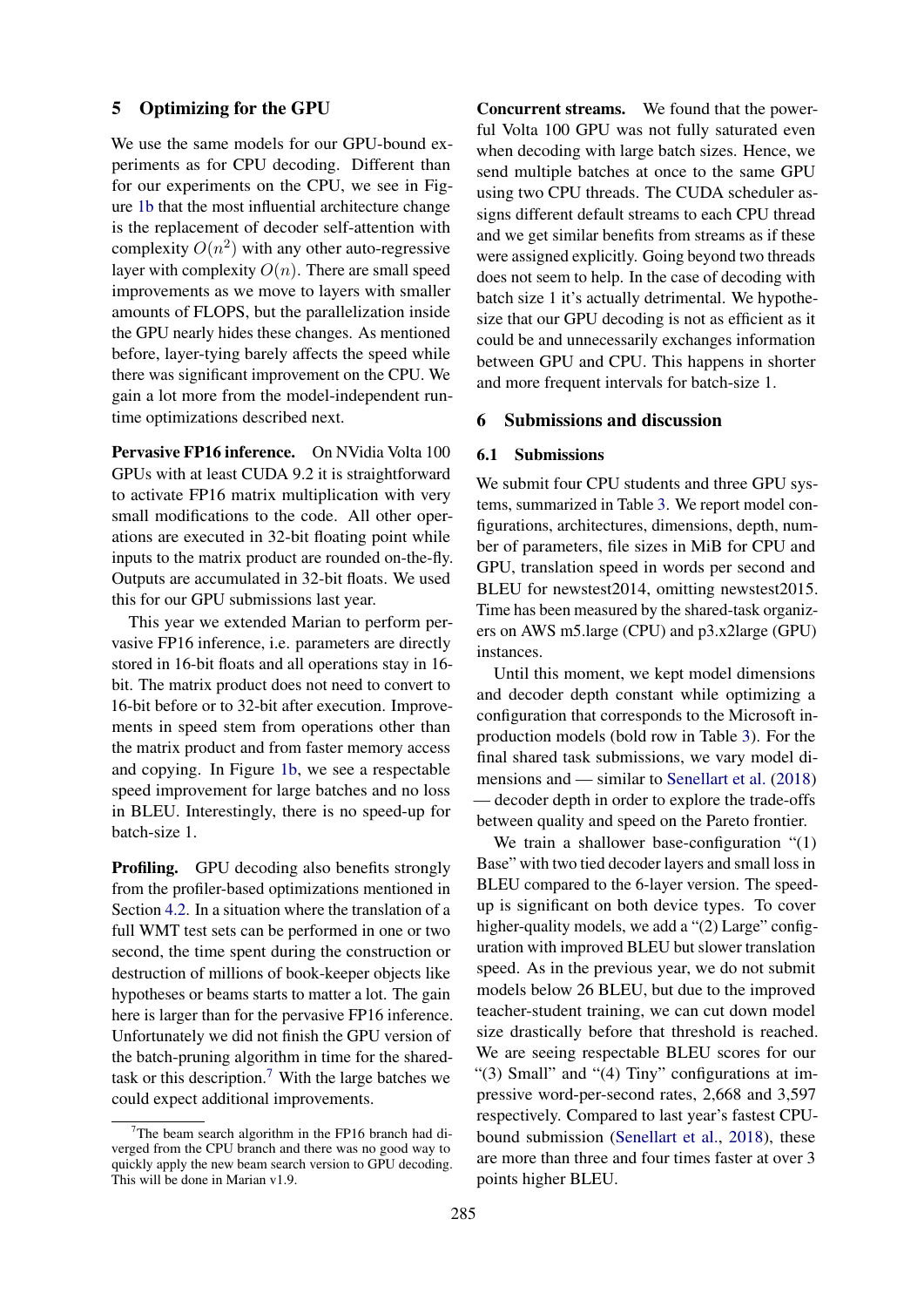<span id="page-6-1"></span>

Figure 2: Relative speed improvements for fastest Marian models of comparable or better quality than submissions to WNMT2018 on newstest2014. Numbers in parentheses next to words-per-second values correspond to numbered submissions in Table [3.](#page-6-0) We also include our unsubmitted in-production model (0).

<span id="page-6-0"></span>

| Configuration                                                                                                                                 | Auto-reg.                                                               | Emb.                             | <b>FFN</b>                           | Depth                                | Params.                                         | File size [MiB]<br><b>CPU</b> | <b>GPU</b>                  | <b>CPU</b>                     | Words per second<br><b>GPU</b>  | <b>BLEU</b>                          |
|-----------------------------------------------------------------------------------------------------------------------------------------------|-------------------------------------------------------------------------|----------------------------------|--------------------------------------|--------------------------------------|-------------------------------------------------|-------------------------------|-----------------------------|--------------------------------|---------------------------------|--------------------------------------|
| Teacher $\times 8$                                                                                                                            | Self-Att.                                                               | 1024                             | 4096                                 | 6                                    | 1673.3 M                                        |                               |                             |                                |                                 | 29.8                                 |
| Base<br>Base<br>$(0)$ Base                                                                                                                    | Self-Att.<br><b>SSRU</b><br><b>SSRU</b>                                 | 512<br>512<br>512                | 2048<br>2048<br>2048                 | 6<br>6<br>6 tied                     | 60.6 M<br>57.4 M<br>39.0 M                      |                               |                             | 982<br>26,789                  |                                 | 28.5<br>28.5<br>28.2                 |
| $(1)$ Base <sup>†‡</sup><br>$(2)$ Large <sup>†‡</sup><br>$(3)$ Small <sup>†</sup><br>$(4)$ Tiny <sup>†</sup><br>$(5)$ Base 4-bit <sup>1</sup> | <b>SSRU</b><br><b>SSRU</b><br><b>SSRU</b><br><b>SSRU</b><br><b>SSRU</b> | 512<br>1024<br>256<br>256<br>512 | 2048<br>3072<br>2048<br>1536<br>2048 | 2 tied<br>6 tied<br>3 tied<br>2 tied | 39.0 M<br>108.4 M<br>17.6 M<br>15.7 M<br>39.0 M | 85<br>199<br>41<br>39         | 75<br>207<br>34<br>31<br>19 | 1.197<br>358<br>2.668<br>3,597 | 48.246<br>27,371<br>-<br>23,532 | 28.0<br>28.6<br>27.0<br>26.4<br>27.5 |

Table 3: Configuration of student models and submissions. Models marked with † were submitted to the CPU track, with ‡ to the GPU track. Speed and BLEU for submissions as reported by the shared-task organizers.

The file sizes reported in Table [3](#page-6-0) refer to prepacked 8-bit models with 32-bit embeddings for the CPU, and to models stored in FP16 for the GPU. As a separate experiment, we also applied 4-bit logarithmic quantization to further reduce the model size [\(Aji and Heafield,](#page-8-21) [2019\)](#page-8-21) for a GPU model: "(5) Base 4-bit". This model is quantized in the form of  $s \cdot 2^k$  where s is an optimized scale factor. We do not quantize biases. After initial quantization, we finetune the model to recover from the loss of quality. However, compression is only done on the model level. Therefore in this experiment, we only aim to improve the efficiency in terms of model size. We compressed the model size 8x smaller compared to 32-bit floating-point model, with a 0.5 drop to 27.5 BLEU. By quantizing the base model, we gained smaller model size (19 MiB) and better BLEU compared to the Tiny model (31 MiB).

#### 6.2 Results and discussion

Unfortunately, in this edition of the efficiency shared task, we competed mostly against ourselves; one other team participated in the GPU track (see Figure [3\)](#page-7-0), no other in the CPU track. Hence, we concentrate on improvements against our own historic results. Based on Figure [2,](#page-6-1) we can claim that the Marian 2019 team has left the Marian 2018 team in the dust. We connected each of our past submissions with one of our current submissions via a speed-up arrow if the current submission is the fastest model to have at least equal BLEU. The connected models are not necessarily similar in terms of size or architecture. By combining improved knowledge distillation methods with more efficient models and more optimized code, we were able to push the Pareto frontier towards 4.4 to 24.0 times faster translation systems at improved BLEU.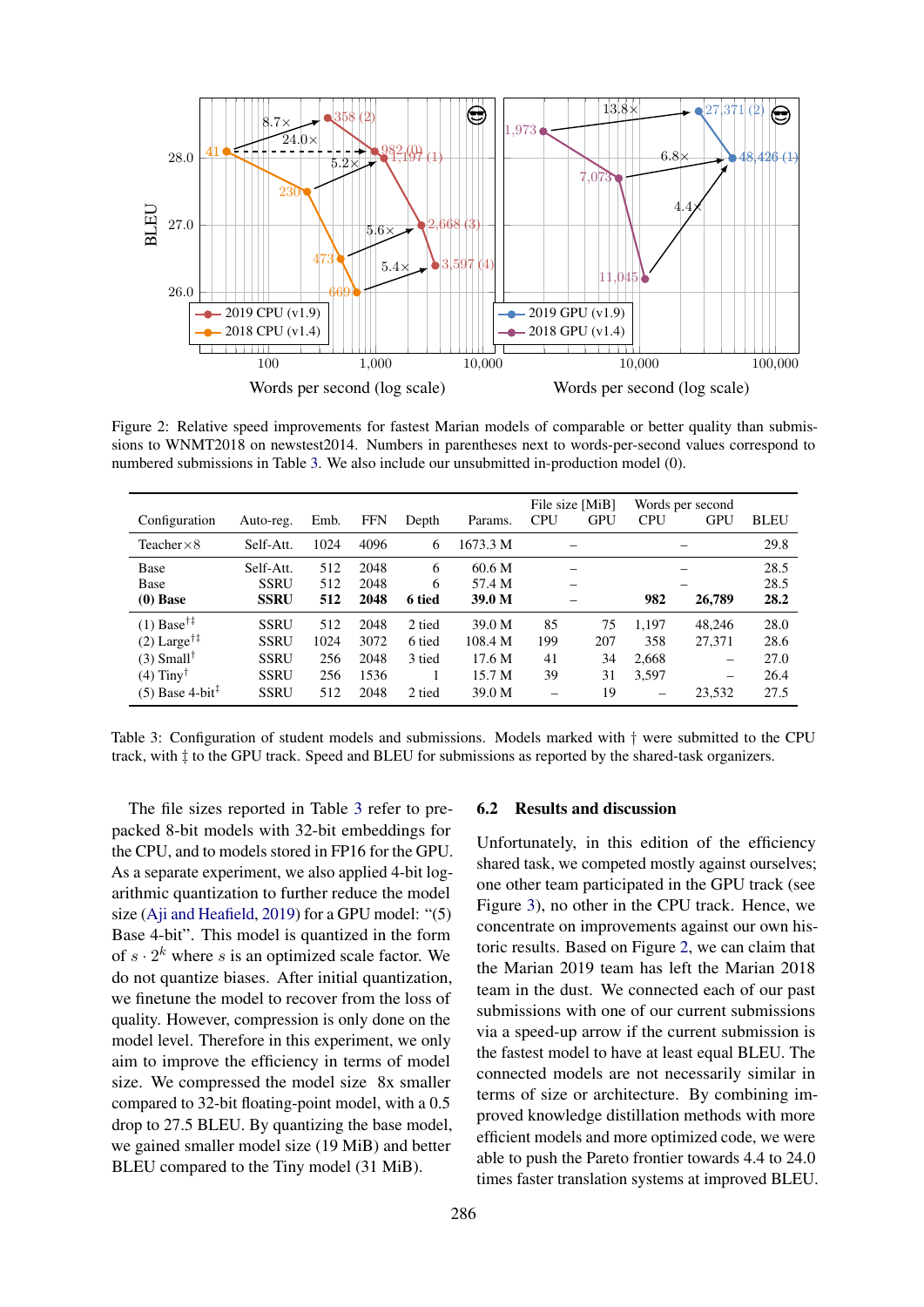<span id="page-7-0"></span>

Figure 3: Pareto frontier for cost-effectiveness vs BLEU for all submissions (ours and other participants) from 2018 and 2019 on newstest2014 as reported by the organizers. We omit the weak baselines.

In [Junczys-Dowmunt et al.](#page-8-2) [\(2018b\)](#page-8-2), we compared the cost-effectiveness of GPU and CPU decoding in terms of millions of words translated per USD based on AWS instance costs. We updated the costs to reflect current prices, 0.096 USD and 3.06 USD per hour for CPU and GPU instances respectively, and visualized the results for all participants from both shared tasks — WNMT2018 and WNGT2019 — in Figure [3.](#page-7-0) Compared to last year where CPU and GPU decoding were similarly costeffective at similar BLEU, we are starting to see a trend that highly-efficient CPU decoding is about to out-compete GPU-bound decoding in terms of costeffectiveness according to the AWS price model.

If run on the GPU, the smaller models from our fastest CPU-track submissions would not improve speed-wise over our fastest GPU-track submissions; they would just achieve lower BLEU scores at similar speed. Our mid-sized student model already translates a WMT test set in ca. 1.5 seconds, the smaller models cannot improve over that for these short test sets. Furthermore, these are costeffectiveness scores reported within settings of the shared task which favors (maybe unrealistically) bulk and batched translation. At Microsoft Translator, our preferred scenario is translation with batchsize 1 for low latency.

Going back to Figure [1](#page-2-1) and comparing speed for batch-size 1 alone, we are seeing that a single CPU core with our highly optimized CPU models is faster than a Volta 100 GPU with the same models. This may of course be an artifact of underoptimized GPU performance in Marian, but on the other hand, we do not see any other participant in the shared task with more efficient GPU decoding algorithms. There is also the unexplored question of multi-core CPU decoding, where the current shared-task setup — again somewhat unrealistically — allows only single-thread CPU-bound submissions. Improvements here might go a long way in term of better cost-effectiveness on the CPU compared to the GPU.